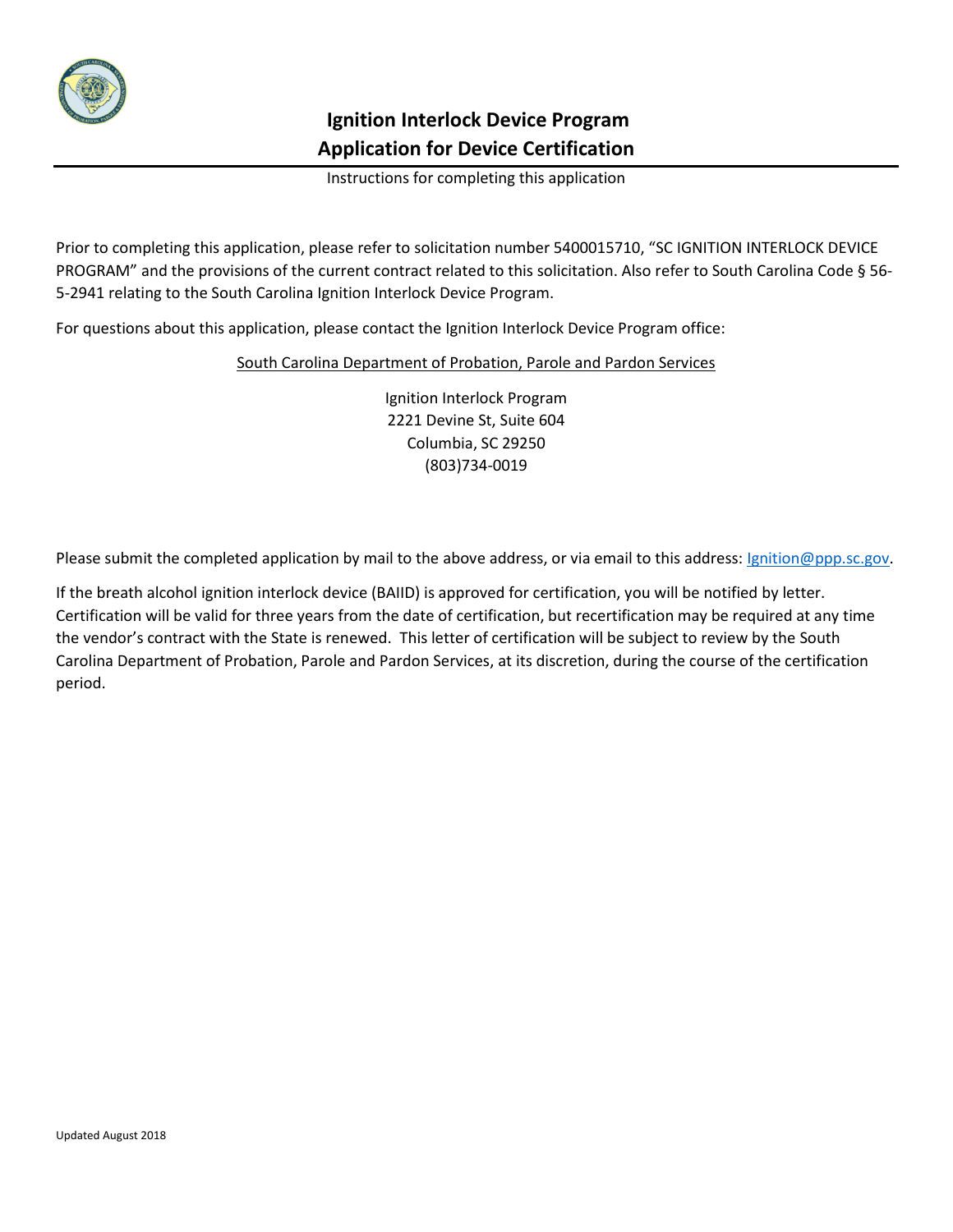

## **Ignition Interlock Device Program Application for Device Certification**

| Initial Device Certification | <b>Renewal of Device Certification</b> |
|------------------------------|----------------------------------------|
|                              |                                        |

## **Manufacturer of Device Submitted for Certification**

Legal Name of Breath Alcohol Ignition Interlock Device (BAIID) Manufacturer

Address of the BAIID Manufacturer (This address should match that for official notice under the current contract)

\_\_\_\_\_\_\_\_\_\_\_\_\_\_\_\_\_\_\_\_\_\_\_\_\_\_\_\_\_\_\_\_\_\_\_\_\_\_\_\_\_\_\_\_\_\_\_\_\_\_\_\_\_\_\_\_\_\_\_\_\_\_\_\_\_\_\_\_\_\_\_\_\_\_\_\_\_\_\_\_\_\_\_\_\_\_\_\_\_\_\_\_\_\_\_

\_\_\_\_\_\_\_\_\_\_\_\_\_\_\_\_\_\_\_\_\_\_\_\_\_\_\_\_\_\_\_\_\_\_\_\_\_\_\_\_\_\_\_ \_\_\_\_\_\_\_\_\_\_\_\_\_\_\_\_\_\_\_\_\_\_\_\_\_\_\_\_\_\_\_\_\_\_\_\_\_\_\_\_\_\_\_\_\_\_\_\_

\_\_\_\_\_\_\_\_\_\_\_\_\_\_\_\_\_\_\_\_\_\_\_\_\_\_\_\_\_\_\_\_\_\_\_\_\_\_\_\_\_\_\_\_\_\_\_\_\_\_\_\_\_\_\_\_\_\_\_\_\_\_\_\_\_\_\_\_\_\_\_\_\_\_\_\_\_\_\_\_\_\_\_\_\_\_\_\_\_\_\_\_\_\_

Telephone Number **Fax Number** Fax Number

Email Address

#### **Manufacturer Representative**

Identify the BAIID manufacturer employee designated to act on behalf of and/or represent the manufacturer in South Carolina for all matters relating to this application for certification.

Name\_\_\_\_\_\_\_\_\_\_\_\_\_\_\_\_\_\_\_\_\_\_\_\_\_\_\_\_\_\_\_\_\_\_\_\_\_\_\_\_\_\_\_

\_\_\_\_\_\_\_\_\_\_\_\_\_\_\_\_\_\_\_\_\_\_\_\_\_\_\_\_\_\_\_\_\_\_\_\_\_\_\_\_\_\_\_

 $\blacksquare$ 

Telephone Number\_\_\_\_\_\_\_\_\_\_\_\_\_\_\_\_\_\_\_\_\_\_\_\_\_\_\_\_ Email Address\_\_\_\_\_\_\_\_\_\_\_\_\_\_\_\_\_\_\_\_\_\_\_\_\_\_\_\_\_\_\_\_\_\_\_\_

#### **Manufacturer Liaison**

Identify the manufacturer's employee designated to act as the liaison between the manufacturer and the Ignition Interlock Device Program Administrator in all matters relating to distributors, vendors, service centers and technicians.

Name\_\_\_\_\_\_\_\_\_\_\_\_\_\_\_\_\_\_\_\_\_\_\_\_\_\_\_\_\_\_\_\_\_\_\_\_\_\_\_\_\_\_\_

 $\blacksquare$  Title

Telephone Number\_\_\_\_\_\_\_\_\_\_\_\_\_\_\_\_\_\_\_\_\_\_\_\_\_\_\_\_\_\_\_\_ Email Address\_\_\_\_\_\_\_\_\_\_\_\_\_\_\_\_\_\_\_\_\_\_\_\_\_\_\_\_\_\_\_\_\_\_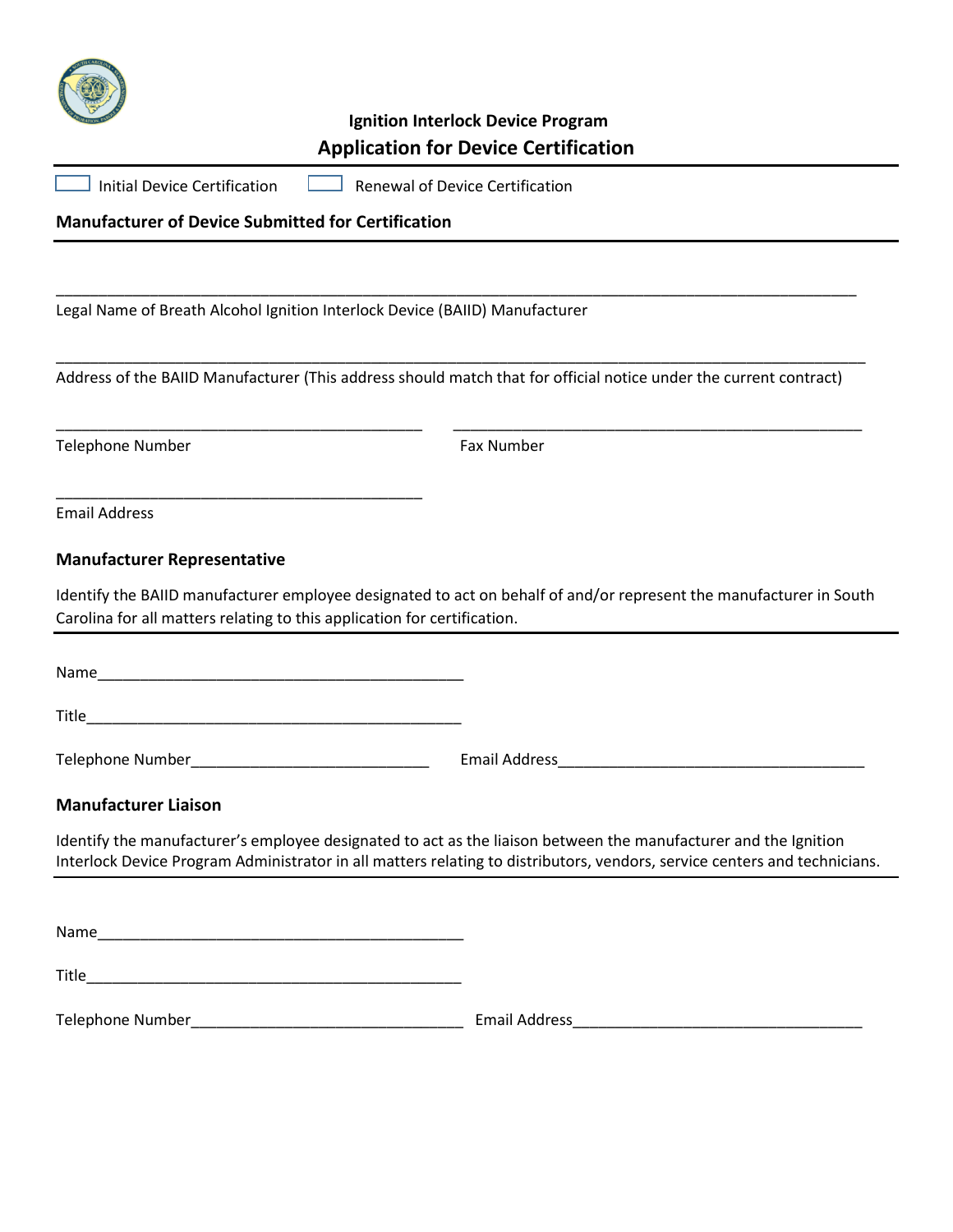

\_\_\_\_\_\_\_\_\_\_\_\_\_\_\_\_\_\_\_\_\_\_\_\_\_\_\_\_\_\_\_\_\_\_\_\_\_\_\_\_\_\_\_\_\_\_\_\_\_\_\_\_\_\_\_\_\_\_\_\_\_\_\_\_\_\_\_\_\_\_\_\_\_\_\_\_\_\_\_\_\_\_

\_\_\_\_\_\_\_\_\_\_\_\_\_\_\_\_\_\_\_\_\_\_\_\_\_\_\_\_\_\_\_\_\_\_\_\_\_\_\_\_\_\_\_\_\_\_\_\_\_\_\_\_\_\_\_\_\_\_\_\_\_\_\_\_\_\_\_\_\_\_\_\_\_\_\_\_\_\_\_\_\_\_

### **Breath Alcohol Ignition Interlock Device Certification**

The undersigned requests certification of the following BAIID:

Manufacturer Name

BAIID Model Number

*By my initials beside each statement below, I, \_\_\_\_\_\_\_\_\_\_\_\_\_\_\_\_\_\_\_\_\_\_\_\_\_\_\_\_\_\_\_\_\_\_\_\_\_\_\_\_\_\_\_\_\_\_\_\_\_\_,* 

*representative for the BAIID manufacturer, certify on behalf of the manufacturer that the manufacturer understands and agrees with the statements below and will comply the conditions stated here and in the current contract*:

- \_\_\_\_\_ The manufacturer or manufacturer's representative must submit to the Department a written request for certification of BAIIDs. It is in the Department's sole discretion whether a manufacturer's application for certification of a device or to do business in South Carolina as part of the IID Program will be accepted. The Department may decline to review applications to certify devices that have already been considered and rejected by the Department. The Department may reject any application that does not comply with the procedures set forth in the current contract.
- All provisions of S.C. Code §56-5-2941 are understood and compliance at all times with this code section will be required as a condition of continuing BAIID certification.
- The manufacturer will cooperate with the Department's requests for information about any device submitted for certification.
- The manufacturer and its employees will cooperate with the IID Program at all times, including during its inspections of the manufacturer's service centers during installation, removal, service, repair, and calibration of BAIIDs.
- \_\_\_\_\_ The manufacturer agrees to provide all downloaded BAIID data, reports and information related to the BAIID to the IID Program in an electronic form approved by the Department.
- \_\_\_\_\_ The manufacturer shall provide the Department a signed statement that the manufacturer meets all of the applicable standards stipulated in the current contract, and that the manufacturer's service providers and service centers meet or will meet the standards stipulated in the contract that are applicable to them.
- At the time of application for certification of a device, or at any other time upon request by the Department, the manufacturer will provide proof of product liability insurance with minimum liability limits of one (1) million dollars per incident, with three (3) million dollar aggregate total. The product liability coverage shall include defects in product design and materials as well as in the work of manufacturing, calibrating, installing, and removing the devices. The proof of insurance shall include a statement from the insurance company that 30 days' notice will be given to the Department before cancellation of the insurance.
- The manufacturer shall provide a signed statement that the manufacturer will comply with the indemnification provisions stipulated in the current contract.